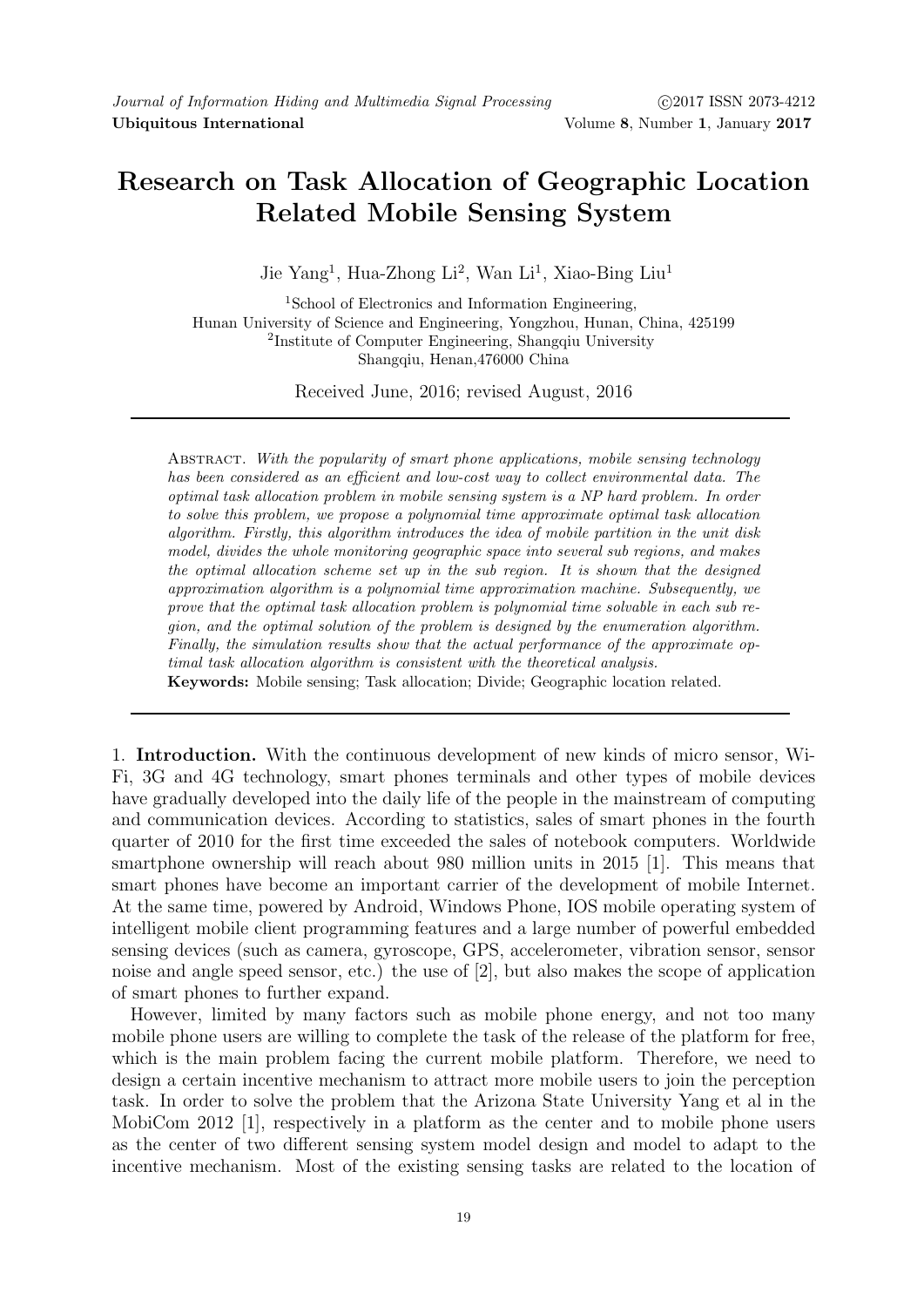the mobile phone users, such as urban noise map real-time rendering, road traffic status monitoring, etc. From the perspective of the platform, it will want to spend the least cost to complete the desired task, such as a complete map of the city's noise figure. It is clear that too many mobile phone users who are too many to choose a location in such a task are not suitable. However, the existing research does not consider how to choose the mobile phone users to maximize the benefits of the platform when assigning the geographic location related perception tasks.

With sensor technology, embedded people technology, wireless communication technology, high performance calculation is related to the field of rapid development, networking emerged as a new generation of intelligent network, and has become an important part of a new generation of information technology, known as is the second computer, Internet and telecommunications networks for the third time the world wave of information.

Due to the networking of the sensing area more widely by funds, environmental factors, geographical features, maintenance and factors of influence, may not like the traditional sensor networks that deploy a large number of redundant nodes, but should is a widely distributed and nodes in sensing and relatively sparse network. Sparse network has the characteristics of saving money, easy maintenance, but it will inevitably cause the perception of empty, while reducing the cost of serious damage to the Internet of things. Therefore, how to solve the problem of perception empty will become a new problem in the study of the perception of the Internet of things. Sensor is a physical device, capable of detecting, feel the outside signals, physical conditions (such as light, heat, humidity), and the discovery of information transfer to other device or organ. By calling the method to obtain the location information and it is not to set specific query requirements. The method returns an object that has the information such as latitude and longitude, and then analyzes it to obtain useful information.

Although we by calling the obtained position information and the data of equipment, but method call just active query location information, if necessary after the changes in the geographical location information automatic notification system must also be to add a listener.

In view of the problem of the perception hole caused by sparse network, the concept of mobile service based on intelligent terminal is introduced to solve the problem of the blind area of the target area, and to improve the quality of the service. First of all, the paper analyzes the technical difficulties of mobile sensing, introduces the overall framework of the system; secondly, the real-time acquisition of the perception information. In order to solve the problems existing in the actual system, we will in order to maximize the income platform for optimization goal, according to the characteristics and location of monitoring tasks, design and adapted to the task allocation algorithm. Because such optimal task assignment problem is a classical NP hard problems. Therefore, this paper introduces the division and movement of thought to design our polynomial time approximation algorithms, as much as possible in order to guarantee the performance of the allocation algorithm. In the proposed approximate optimal task allocation algorithm, we first divide the whole monitoring region into several sub regions. And then we find the optimal solution of each sub interval, and the union of these optimal solutions as the final task allocation scheme.

Finally, we demonstrate the performance of the proposed algorithm through theoretical analysis and simulation.

2. Related Works. Perception of movement (mobile sensing) as networking applications is one of the key technologies to smart phones, personal digital assistant (personal digital assistant, PDA) through the attachment in the human body a variety of mobile devices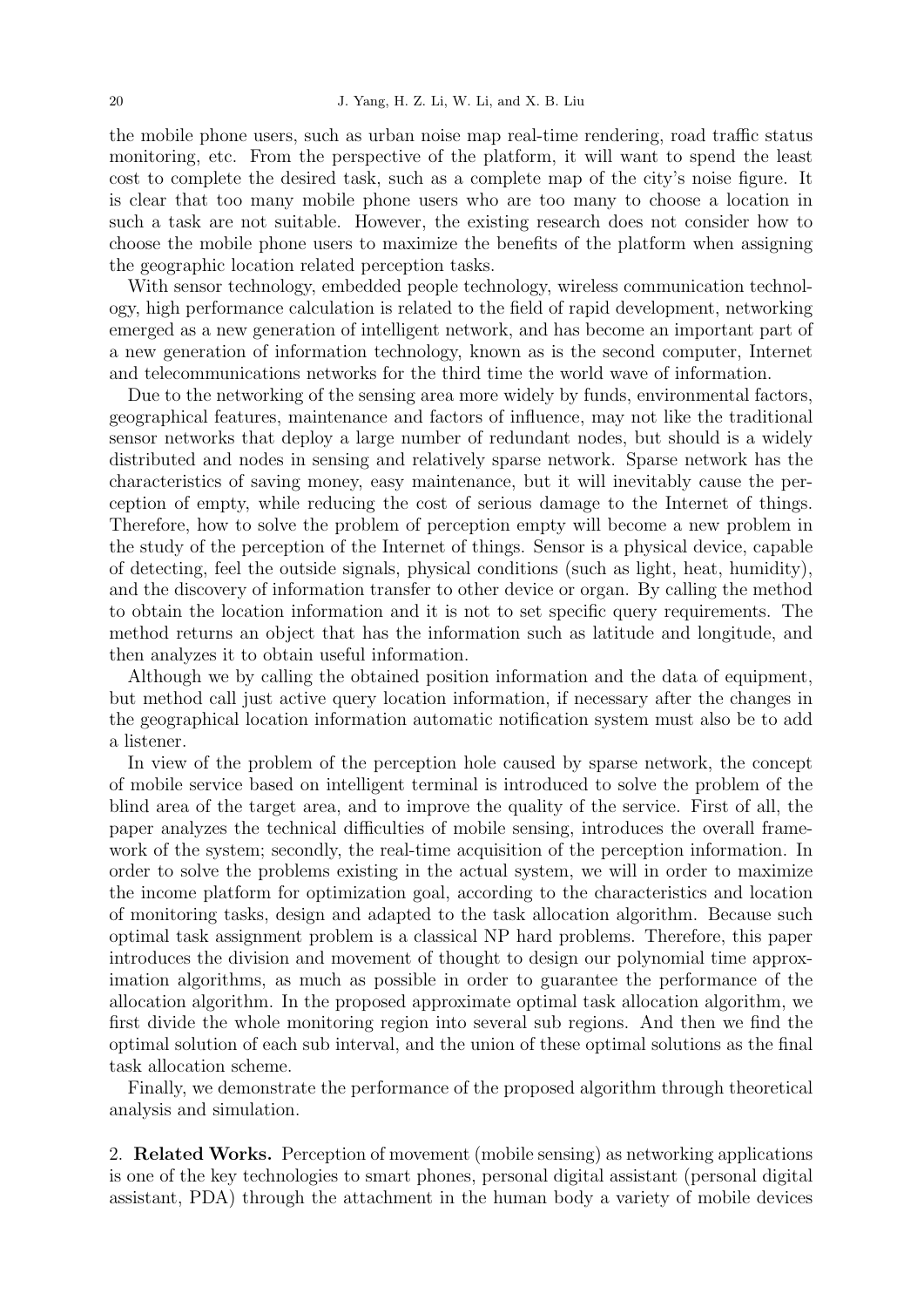in a more widely within the sensing area to obtain real-time user interest information [3-5]. Some large-scale sampling tasks, such as noise monitoring, intelligent urban traffic management, often need to collect a large number of sampling data, so as to obtain a credible result. The traditional sampling method is often used by the special instrument in the selected location and specific time sampling, this is not only a very limited number of sampling, and the cost of collecting data is also very high. Difference to traditional wireless sensor network (WSN) technology, the mobile sensing technology with powerful smart phone terminal for data acquisition, large scale data collection tasks is completed by the large scatter of the mobile phone users. This can not only ensure the quality of the data sampling task, but also reduce the task execution time and reduce the task cost. In recent years, the rapid popularity of smart phones also makes mobile sensing related applications can be truly realized.

At present, the research on mobile sensing system is increasing year by year. Literature [2, 6] summarizes the application system of mobile sensor in the intelligent transportation system (Intelligent Transportation), social networks, environmental monitoring, environment monitoring and health monitoring (healthcare) in different areas. Next, we will focus on some of the existing mobile sensing field related work. Thiagarajan et al., in Institute of Technology (MIT) automobile running track and delay calculation using intelligent mobile terminal GPS sensor, introducing hidden Markov model (HMM (hidden Markov model (HMM) technology, designs a precise energy-saving road traffic congestion measuring system called as VTrack [7]. University of New South Wales, Australia Rana et al in the Nokia N95 platform realized an end to end of the noise of the city rendering system Ear-Phone, for monitoring the growing urban noise pollution problem [8]. Noise Tube system was proposed by Stevens et al., [9]. Pothole Patrol system was designed by Eriksson et al., in MIT [10]. System uses the built-in auto vibration sensor and GPS devices, from simple machine learning methods (machine learning) in the Boston area effectively collected a large number of urban road condition data. In addition, the reference region [11-15] was also put forward some sensing technology based on the mobile application system.

3. Problem model. The system in Figure 1 consists of a mobile sensing platform and a number of smart phone users. Platform cycle will perception and monitoring tasks assigned to smartphone users, in each task period, first of all by the platform released perception task, if the task is related to the geographical location of smartphone users, we call this task is related to the geography (location based). For example, the government wants to describe the noise index of a city, so it is necessary to select some of the mobile phone users to complete the sensing task in each geographical location that needs to be monitored. Otherwise, the task has nothing to do with the location of mobile phone users, such as medical research institutions to monitor the patient's physical sign data to complete the relevant research. We call this task a geographic independent (location free) perceptual task. In this paper, we only discuss the geographic relevance of the perceptual task system.

Hypothesis in finished reading platform to release the task description (sensing tasks Intro), n users are still interested in the task, then the n users will develop their perception scheme (sensing plan), and perception is uploaded to the platform. Mobile phone users to develop a sense of planning, including their location, the completion of the task of the offer (bid), etc. After receive the program for these users, platform will be based on a task allocation algorithm to select the users complete the task, and computing the corresponding payment (payment) for each is selected for mobile phone users. We call these selected users as a winner. In the end, all the winners upload their collected information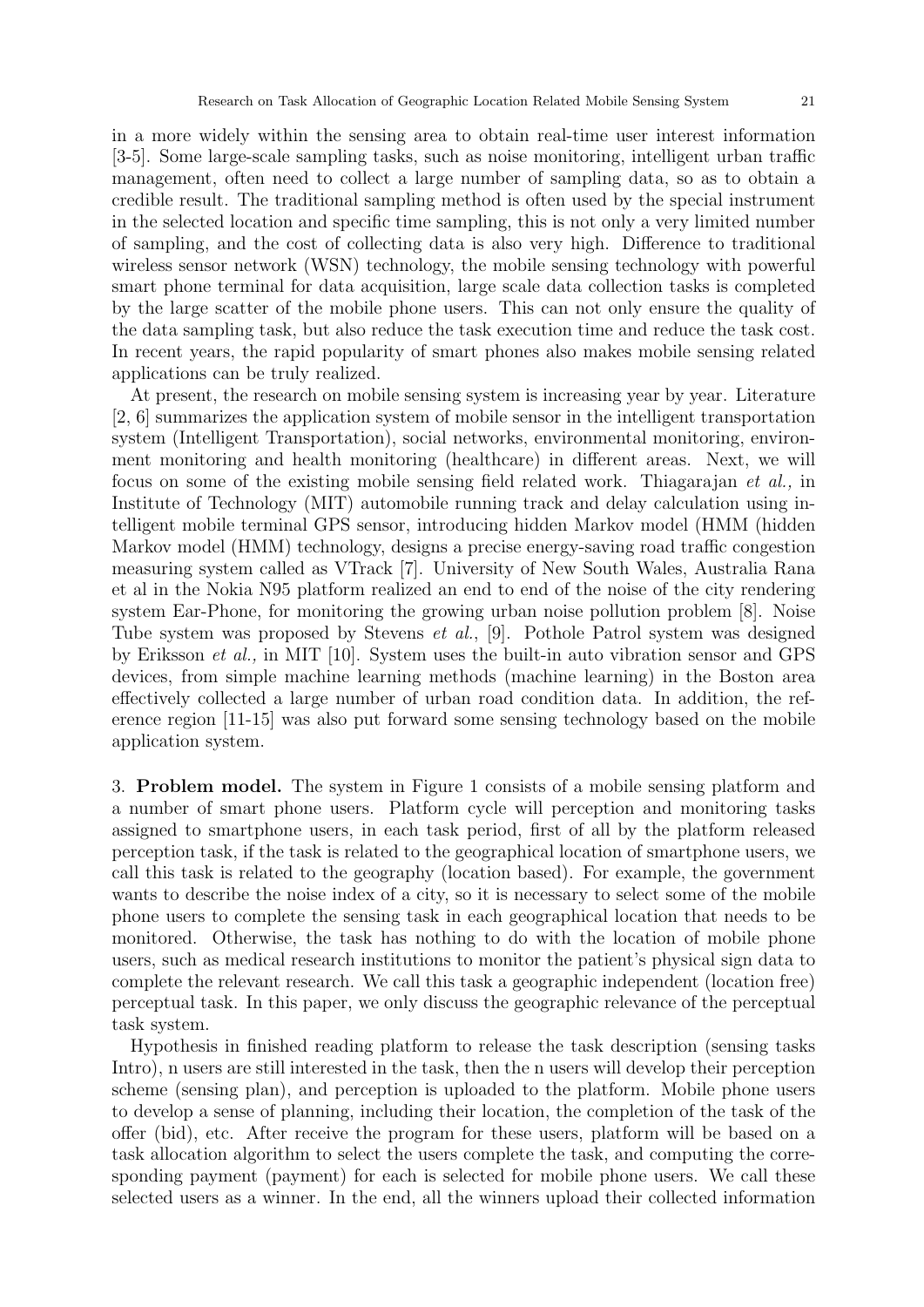

FIGURE 1. Mobile sensing system model

to the platform, while the platform to complete the payment, the task distribution and the end of the phone's perception process.

Obviously, in this platform centric mobile sensing system, the purpose of the platform is to maximize its own revenue.

Assuming  $U = 1, 2, 3,..., n$  is the sense of mission in smartphone users set,  $b_i$  of the user i is the unit price, the winner of the set W, then the platform for the payment of all user  $i$  can be expressed in form as:

$$
p_i = \begin{cases} b_i, if i \in W \\ 0, otherwise \end{cases} \tag{1}
$$

The revenue of the platform can be defined as:

$$
u_p = \sum_{i \in W} (v_i - p_i) \tag{2}
$$

Among them,  $v_i$  is the value of the information collected by the users on the platform. Usually, for a geographically related task, the data collected by 2 distant mobile phone users is clearly more valuable than the data collected by users of the 2. Therefore, the platform in order to ensure its own revenue will be as far as possible to avoid the choice of too close to the location of mobile phone users to complete the perception task, in order to reduce the perceived redundancy of the received information. Based on the above considerations, we assume that there is a conflict between the user radius  $r$ , when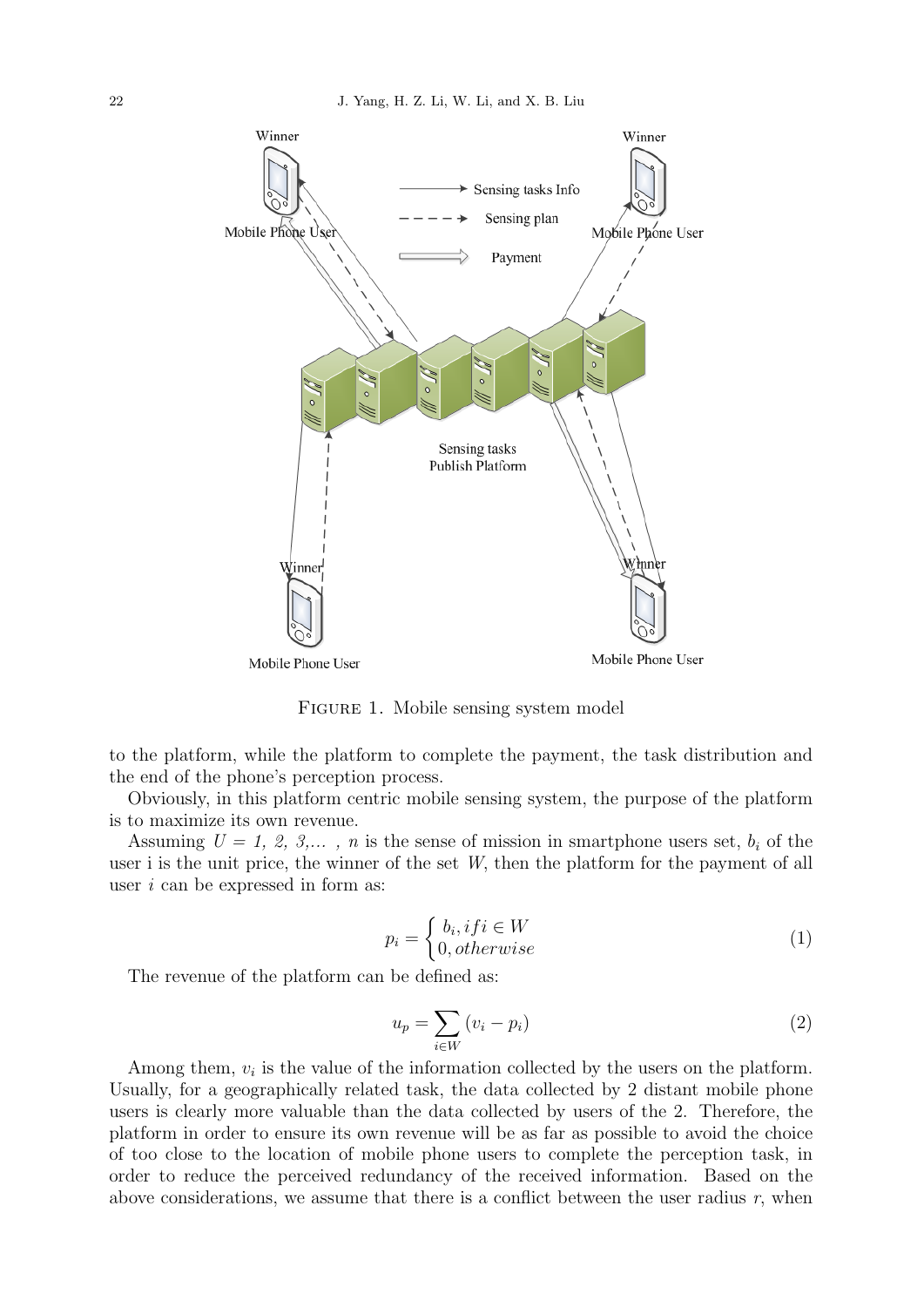the distance between the 2 users is less than  $2r$ , you think that they are in conflict, will not be selected at the same time. At the same time, we also reasonably assume that all mobile phone data acquisition function is the same, so the collected data on the value of the platform is the same, that is,  $v_i$  equal. Make  $v = v_i$ , then the platform's benefits can be redefined as:

$$
u_p = \sum_{i \in W} (v - b_i) \tag{3}
$$

4. Task allocation algorithm based on mobile partition. In this section we will discuss how to design the optimal sensing task allocation mechanism in the first section, which is based on the mobile phone model.

4.1. Optimal task assignment problem. In order to describe the conflict between the user's perception of the data, the relationship between them can be modeled as a conflict graph  $G = (V, E)$ . Among them, the node in the conflict graph represents the intelligent mobile phone users; there exist side  $(v_i, v_k)$  in the conflict graph, which indicates that there is a conflict between  $v_i$  and  $v_k$  in 2 users. Further use the matrix to represent the conflict relationship in figure G. When,  $(v_i, v_k) \in E$ ,  $y_{i,k} = 1$ ; otherwise  $y_{i,k} = 0$ , then the optimal task allocation can constraint shown in the linear equation:

$$
\max \sum_{i \in U} x_i (v - b_i),
$$
  
s.t. $x_i + \sum_{k \neq i} y_{i,k} x_k \leq 1, \forall i \in U;$   

$$
x_i \in \{0, 1\}, \forall i \in U.
$$
  
(4)

Among them, the  $x_i$  platform is the task of assigning tasks to the user i. The problem can be summarized as the maximum weighted independent set problem. The weight of each node is  $v - b_i$ . In order to solve the NP hard problem, we will use mobile division shifting method [16, 17] for the model design of an approximation to the optimal task allocation scheme.

4.2. Mobile partition algorithm. Our approximate optimal task assignment algorithm is mainly divided into 2 parts: the monitoring region partition based on the moving of the grid and the sub interval optimal allocation. In the monitoring region division algorithm, we introduce the idea of mobile partition, and the specific design method is as follows:

Without loss of generality, assume that the conflict radius between mobile phone users  $r = 1/2$ . The whole monitoring area is divided into a number of small grid of  $1 \times 1$  with the interval of  $2r = 1$ . At the same time, the lower left corner of the monitoring area is the coordinate origin. A square region consisting of an adjacent  $m \times m$  small grid is defined as a sub region. So when in the monitoring area for vertical separation line  $x = i \times m$ and horizontal separation line  $y = i \times m$  (where i,  $i = 0, 1, ...$ ), the monitoring area will be divided into several sub ranges. The shadow part of the  $m = 6$ , divided into 1 sub ranges. When the vertical separator for  $x = i \times m + r$ . Split horizon line is  $y = j \times m + s$ , and satisfying  $0 \le r, s \le m-1$ , we said the division for  $(r, s)$  - division.

In a  $D(r, s)$  - division, each sub region is formed by 2 adjacent vertical lines and 2 horizontal lines. Due to any mobile phone users between the conflicts radius is equal, then each user can be abstracted to its geographic location for circle center and radius is 1/2 of the unit disk. The platform revenue maximization problem can also be abstracted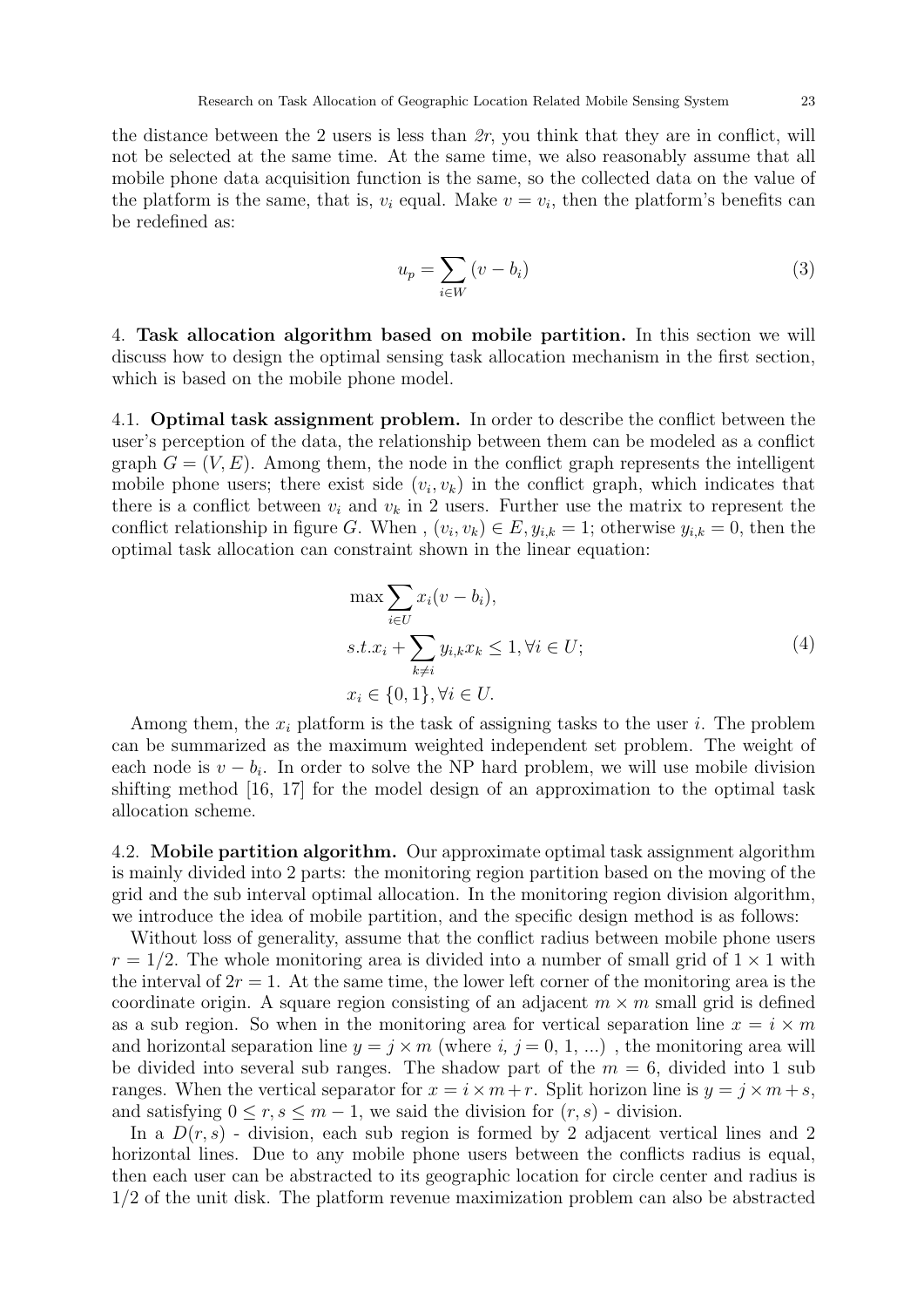![](_page_5_Figure_1.jpeg)

Figure 2. Grid

as a set of units from the entire disk to select a set of non-conflicting units of the disc, so that the total weight of all the selected units of the disc is the largest.

We use  $D(r, s)$  on behalf of G in figure to remove all of the area of the intersection of the boundary of the unit disk after the remaining disc. And  $D(r, s)$  is in the disc for the effective disc. Obviously, the effective disk is not in conflict with each other. So that we can first in each sub interval calculated a locally optimal task allocation scheme, and the union of all sub interval optimal allocation scheme as the ultimate global allocation scheme. We are able to prove the existence of at least one  $(r, s)$  - division that we finally obtained the optimal solution  $OPT(D(r, s)$  of weight at least is the global optimal solution weight of  $(1 - 1/m)^2$  times.

Theorem 1. Given the unit disk graph  $G$ , we use  $OPT(G)$  to the maximum weight independent set of figure G, use  $-OPT(G)$ — to represent the weights of the  $OPT(G)$ , then there is at least an  $(r, s)$  - division, where  $0 \le r, s \le m-1$ , meet the:

$$
|OPT(G)| \ge |OPT(D(r, s))| \ge |(1 - \frac{1}{m})^2 \times |OPT(G)| \tag{5}
$$

Proof. We assume that the set S is the global maximum weighted independent set of graph G. We assume that  $V_r \subseteq S$  is and vertical separation line  $x = i \times m + r(i = 0, 1, \dots)$ set intersection disc, and  $H_s \subseteq S$  represents the horizontal line  $y = j \times m + s(j = 0, 1, \dots)$ of the intersection of the set of the disc, then we can get: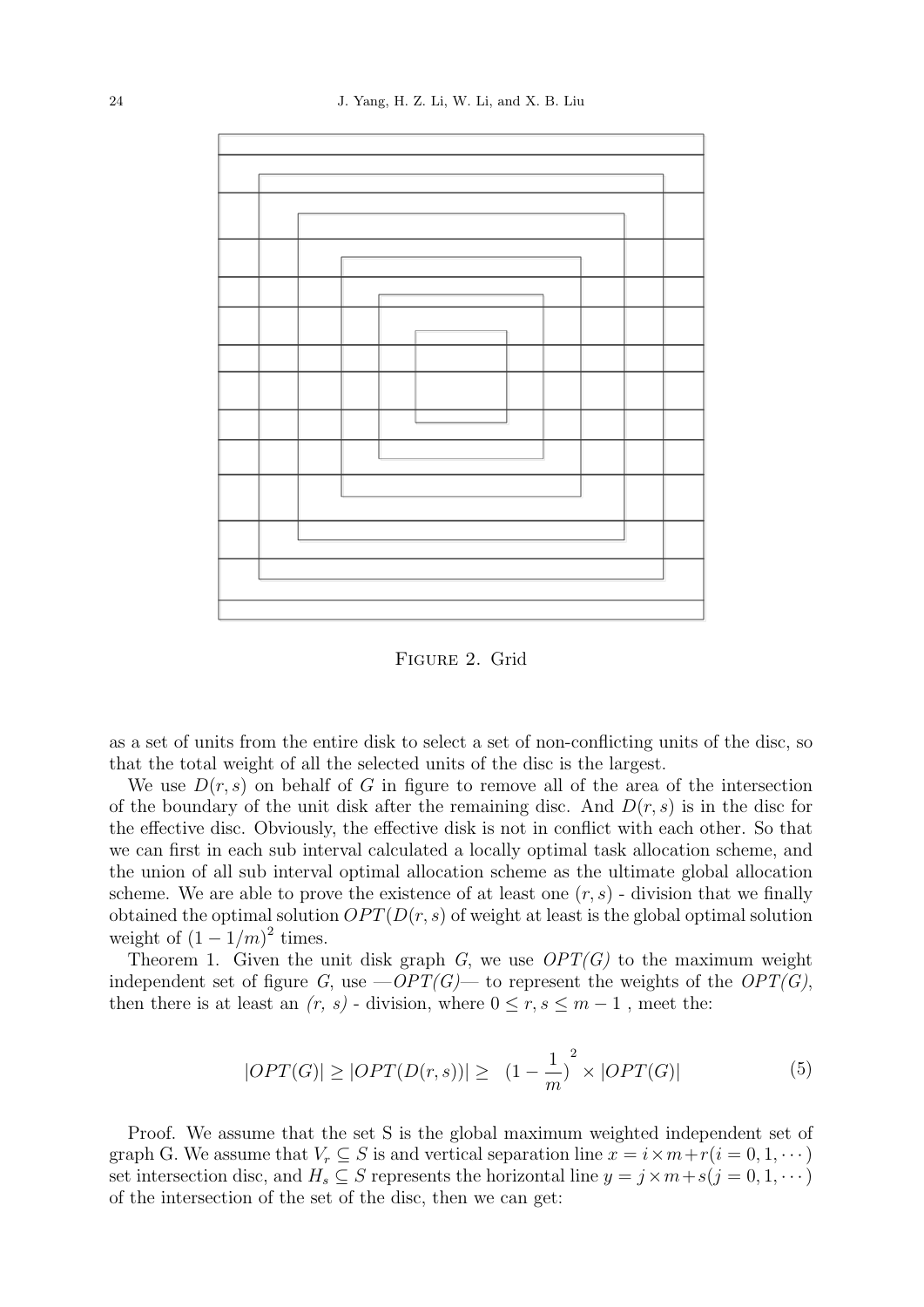$$
\begin{cases}\n\bigcup_{r=0}^{m-1} V_r \subseteq S \\
\bigcup_{s=0}^{m-1} H_s \subseteq S\n\end{cases}
$$
\n(6)

Easy to get: a unit disk only with a vertical separator line intersect, therefore between different  $V_r(0 \le r \le m-1)$  intersection is empty. Similarly,  $H_s(0 \le s \le m-1)$  are disjoint from this:

$$
\begin{cases} \sum_{r=0}^{m-1} |V_r| \le S\\ \sum_{s=0}^{m-1} |H_s| \le S \end{cases} \tag{7}
$$

By the definition of  $V_r$  and  $H_s$  can be further derived:

$$
\min\{|V_r||0 \le r \le m - 1\} \le \frac{1}{m}|S|
$$
\n(8)

So there is at least one  $r0$  that makes:

$$
|V_{r0}| \le \frac{1}{m}|S| \tag{9}
$$

 $S_{r0} = S - V_{r0}$ , then:

$$
|S_{r0}| = |S| - |V_{r0}| \ge |S| - \frac{|S|}{m} = (1 - \frac{1}{m})|S|
$$
\n(10)

 $S_{r0,S0} = S_{r0} - H_{s0}$ , similarly available:

$$
|S_{r0,s0}| = |S_{r0}| - |H_{s0}| \ge (1 - \frac{1}{m})|S_{r0}| \ge (1 - \frac{1}{m})^2|S| \tag{11}
$$

Obviously,  $OPT(D(r_0, s_0)) \geq |S_{r_0, s_0}|$ , which can be:

$$
OPT(D(r_0, s_0)) \ge (1 - \frac{1}{m})^2 \times |S| \tag{12}
$$

If let  $m = \frac{1+\varepsilon+\sqrt{1+\varepsilon}}{\varepsilon}$  $\frac{C\sqrt{1+\varepsilon}}{\varepsilon}$ , then  $OPT(D(r_0, s_0)) = \geq (1 + \frac{1}{\varepsilon})|S|$ , we can obtain a polynomial time approximation algorithm (polynomial time approximation scheme PTAs).

We has proven given m, there exists at least a  $(r, s)$  - division,  $OPT(D(r, s)) \geq (1 + \frac{1}{\varepsilon})|S|$ . We test all the feasible division of  $m^2$ , and find the approximate optimal solution of each partition. Finally, we select the total weight of the entire partition scheme as the final allocation scheme.

The idea of division and movement is with a small amount of calculation, the local optimal solution of the union substitute calculation of huge amount of global optimal solution, and to ensure that the performance of the final result.

4.3. The optimal solution of the interval praying. Within a given subinterval optimal task assignment algorithm before, we need to first prove that in each of the  $m \times m$ square sub range up to  $2m^2/\sqrt{3}$  mobile phone users are selected. √

Theorem 2. In the  $m \times m$  square area and can hold up to  $2m^2/$ 3 interference radius is 1/2 of the circular discs do not interfere with each other. Proof. This disc distribution is the most compact. Disk area is  $A_1 = \pi r^2 = \pi/4$ , while the void area: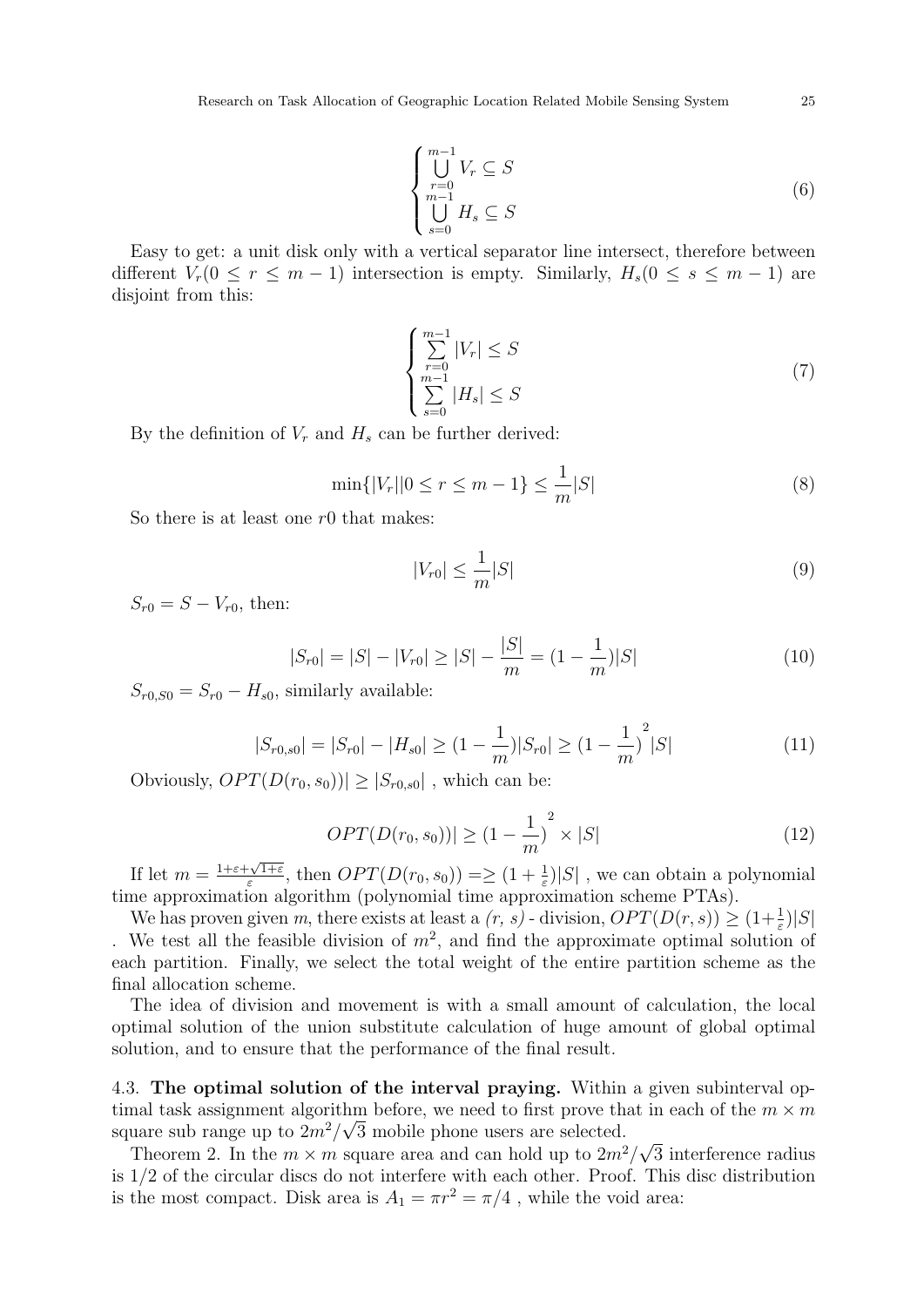![](_page_7_Figure_1.jpeg)

FIGURE 3. Schematic diagram of compact disc

$$
A_2 = 1 \times \frac{\sqrt{3}}{2} \times \frac{1}{2} - 3 \times (\frac{(\pi \times 0.5^2)}{6}) = \frac{2 \times \sqrt{3} - \pi}{8}
$$
 (13)

Consists of 3 segments and 1 void, while the area of the 3 sector is , and thus the coverage rate of the disc area is the most closely covered.

$$
\rho = A_1/(A_1 + 2A_2) = \pi/2\sqrt{3}
$$
\n(14)

In the square area, we in the closest case coverage can only reach  $\pi/2$ 3 and disc is do not interfere with each other, can accommodate up to the disc number  $C = \rho m^2 / A_1 =$  $2m^2/\sqrt{3}$ .

If  $U_i$  said the j sub division of the range of mobile phone users set  $U_{i,N}$  said  $U_i$ in the number of mobile phone users is less than N subsets of the set, where  $N =$  $\min\{|U_j|, 2m^2/\sqrt{3}\}.$  Praying in the interval of optimal task allocation algorithm is first traversal  $U_j$  all subsets of  $U_{j,N}$ , determine the  $U_j$ , if there is a conflict between them in any two mobile phone users, if there is conflict between users, abandon the subset; otherwise, in all there is no conflict between users subset found the general weight as the a subset, select the subset as the optimal solution.

Up to a maximum of  $N$  mobile phone users in this range, only the number of subsets of the user set  $N$  is enumerated and judged in the algorithm, which satisfies the upper limit of the number of subsets of the  $U_j$ :

$$
C_{|U_j|}^1 + C_{|U_j|}^2 + \dots + C_{|U_j|}^N \le |U_j|^N \tag{15}
$$

 $N \leq 2m^2/$ √ 3 , where m is a constant. Thus, the algorithm is polynomial time solvable.

5. Experiments. In this section we will give the results of the simulation of the design algorithm, and then analyze and verify the actual performance of the algorithm. First of all, the algorithm mentioned in this paper approximation ratio (social efficiency ratio) is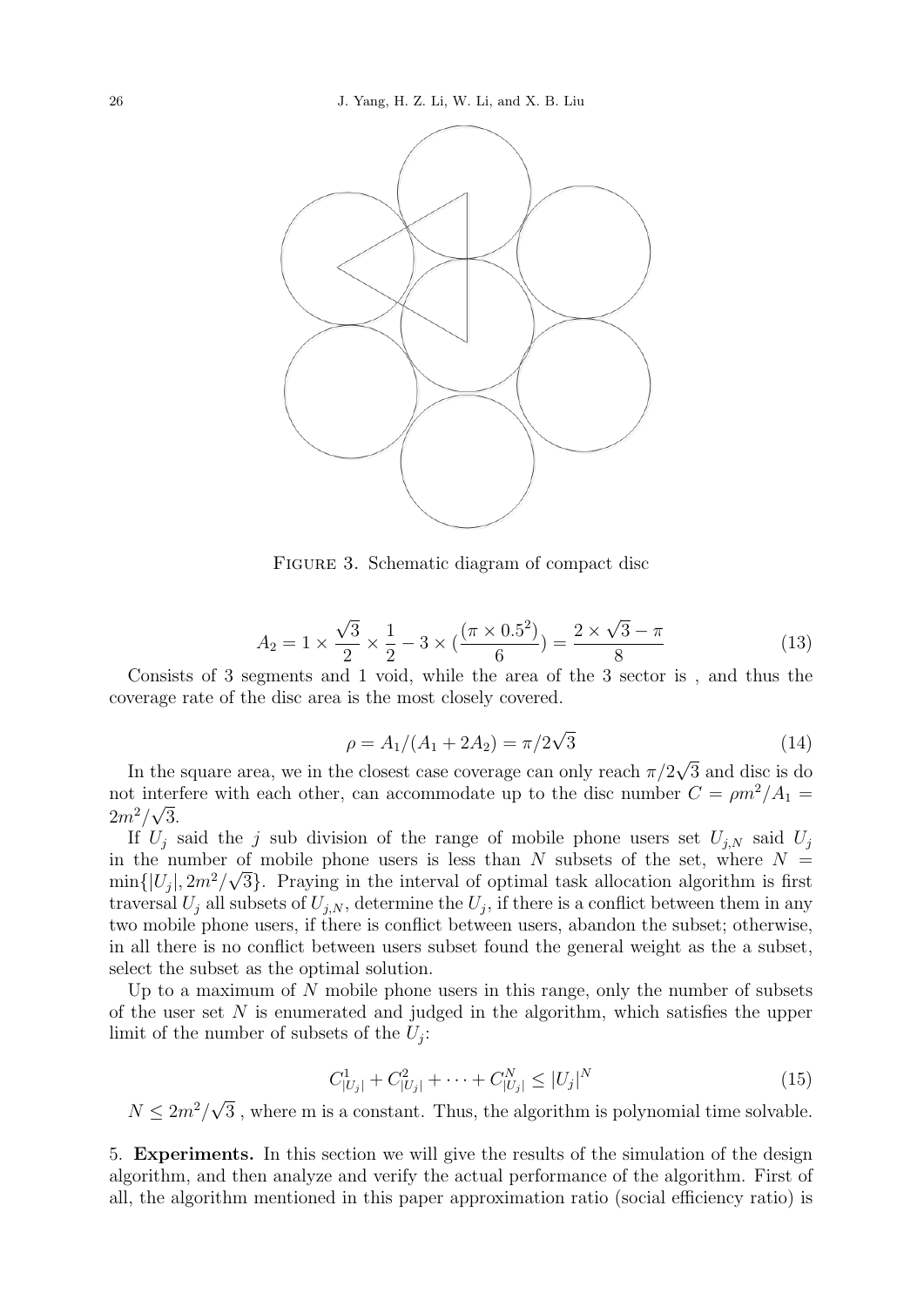![](_page_8_Figure_1.jpeg)

Figure 4. The effect of sub interval size on the approximation ratio of the algorithm

equal to the design of approximation algorithm in the platform the actual income  $(u_p)$ and the optimal assignment algorithm can get revenue  $(u_{OPT})$  ratio:

$$
social efficiency ratio = \frac{u_p}{u_{OPT}}
$$
\n(16)

In the simulation experiment, we choose Java as the development tool, and set the price of each mobile phone users evenly distributed in the 0, 1 range, the conflict between the user radiuses is set to 0.5.

5.1. Simulation experiment of fixed monitoring area. In the first part of the simulation experiment, we assume that all the mobile phone users are evenly distributed in a monitoring area.

Figure 4 shows the number of users for 300 of the conditions, the interval size change algorithm to approximate ratio of the change curve. It is not difficult to see that the algorithm of approximation ratio with the  $m$  value increase and improve the  $m$  represents has been divided into sub interval size. This is because the  $m$  value is big, there will be less in the division of discarded mobile phone users, and get the approximate optimal solution is close to the global optimal solution. At the same time, we also compared the different m values approximate than the theoretical lower bound algorithm and practical operation results. It is not difficult to see, the actual performance of the algorithm designed in this paper has been higher than the given a theoretical lower bound, which further verify the correctness of the theoretical analysis.

Between the numbers of mobile phone users in their competition is more intense, it will further affect the performance of the algorithm design. Given sub interval sizes were 20, 30, 40, and 50, than curve approximation algorithm for number of users changes.

It can be seen from the Figure 5, with the gradual increase of mobile phone users the number of approximation ratio will decrease slowly; and when the user number reaches a certain value, the approximate ratio decreased slowly. This is because when the user density is too little, there are only a small amount of mobile phone users to delete the partition scheme, the approximate algorithm performance close to the optimal solution; and when the user density increases, the number of users of the intersection with the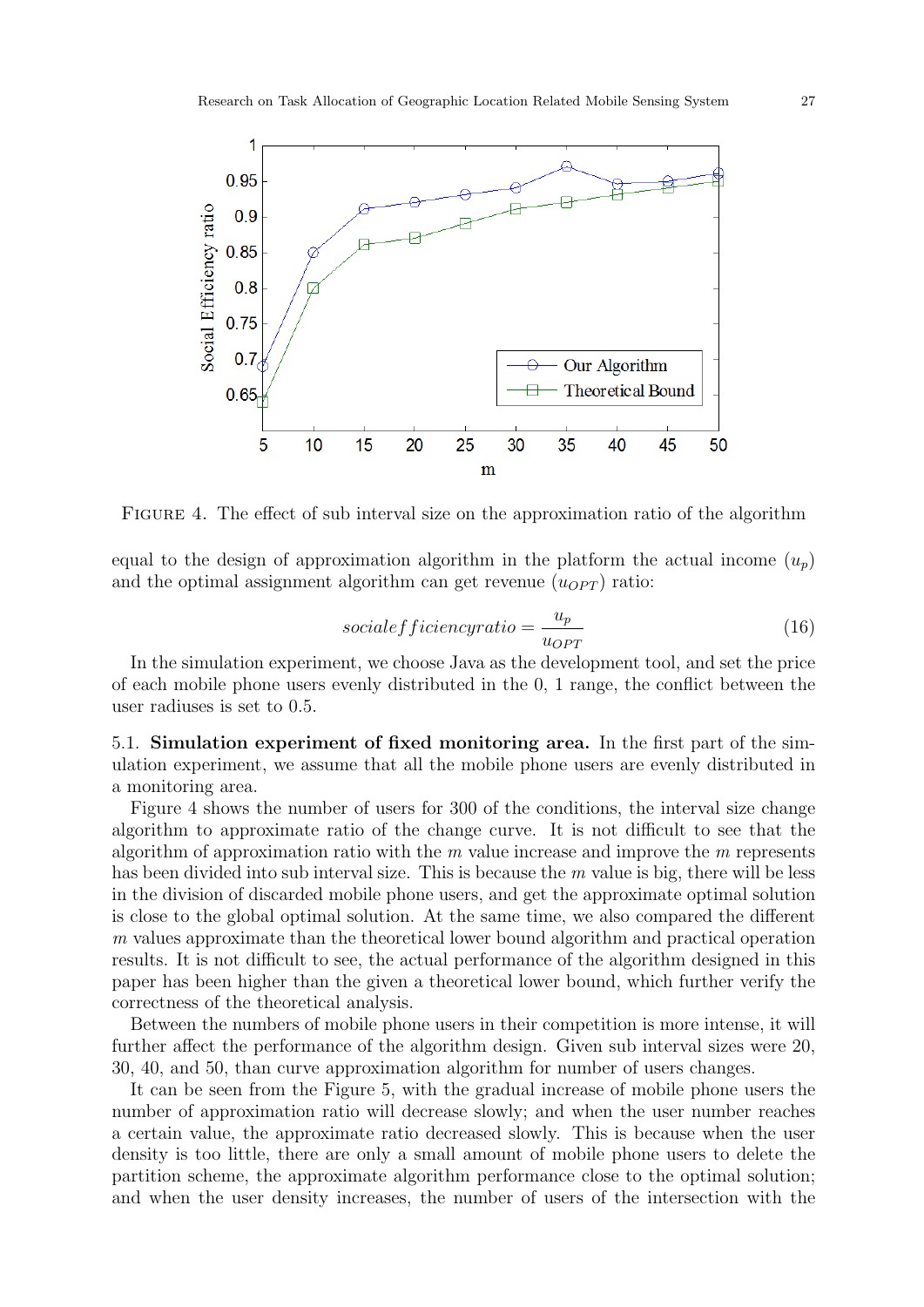![](_page_9_Figure_1.jpeg)

FIGURE 5. The impact of changes in the number of buyers on the approximation ratio of the algorithm

![](_page_9_Figure_3.jpeg)

FIGURE 6. The effect of monitoring sub region size on the approximation ratio of the algorithm

interval boundary has gradually increased, the approximation ratio will gradually decline, will gradually close to the theoretical lower bound algorithm. When the m value can be expected, it remains unchanged; the number of users' increases to a certain degree, the number of users' increase of algorithm with approximation ratio has little influence, this approximation ratio stable on the theoretical lower bound of a constant. In addition, we also found that the number of mobile phone users has less influence on the approximation ratio and the shadow ring is far lower than that of designated molecular interval size  $m$ of the algorithm approximate ratio influence.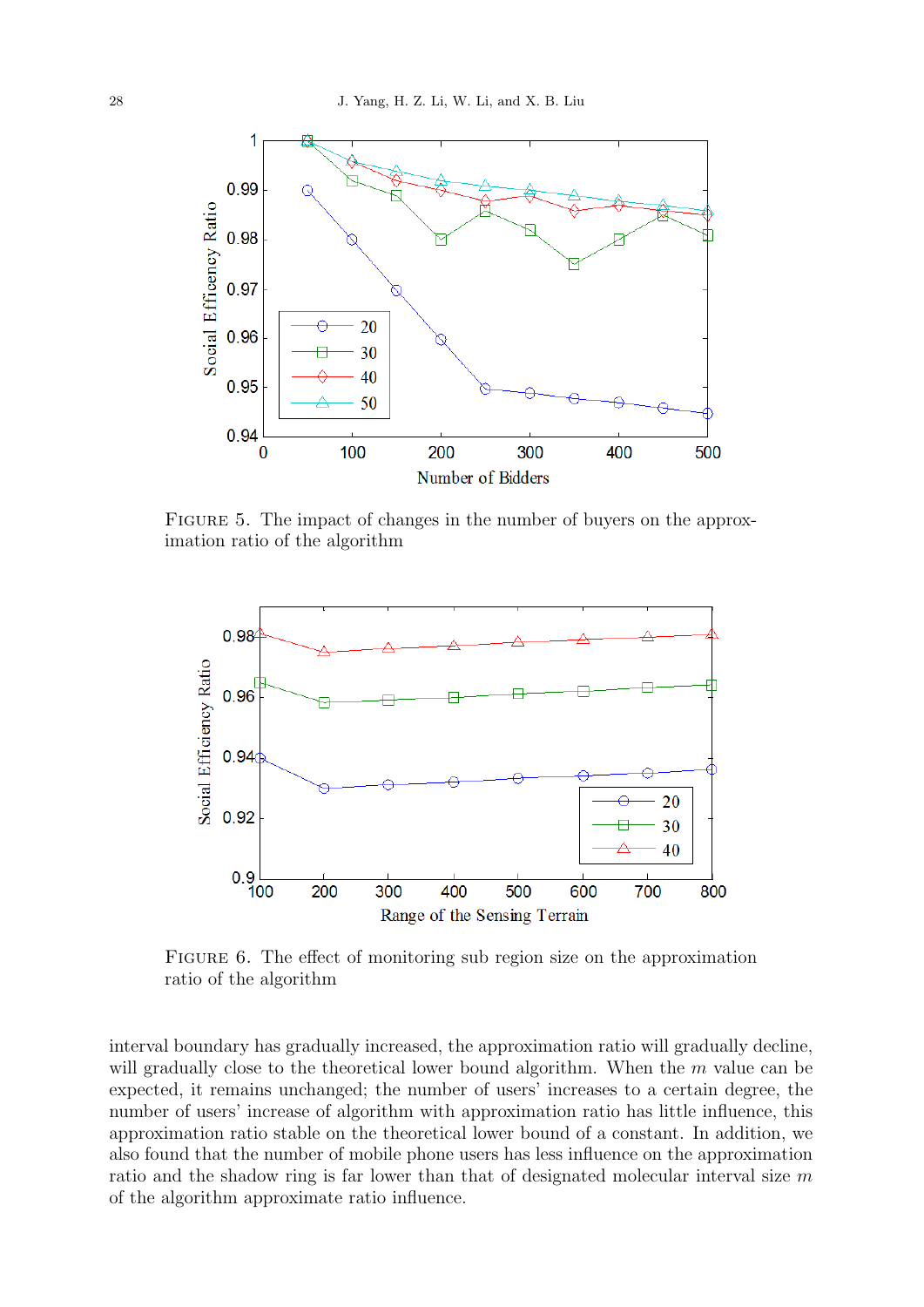![](_page_10_Figure_1.jpeg)

FIGURE 7. The influence of the monitoring area size and the number of users on the approximation ratio of the algorithm

5.2. Simulation experiment of variable monitoring area. The sub interval sizes are 20, 30, 40, and the number of users is 400 in Figure 6. The change curve of the algorithm is similar to the change of the algorithm.

Figure 7 is given a number of users were 200, 300, 400, sub interval size m remained under 30 and the conditions of constant and change the size of the regional monitoring algorithm to approximate the ratio change curve. From the graph we can see, when the interval size or the number of users is constant, the change of regional monitoring to approximate than almost had no effect. This is because we in the algorithm using a small amount of calculation, the local optimal solution by the union of the alternative calculation of huge amount of global optimal solution method, unit of the actual implementation of the algorithm is sub interval. Monitoring area the size of approximation ratio has almost no effect; the results further verify the correctness of the theoretical analysis.

6. Conclusion. The characteristics of this mobile phone sensing task for geography related, to maximize the benefits of the platform as the optimization goal, proposed a polynomial time approximate optimal task allocation mechanism. The optimal sensing task allocation protocol based on geographical location for the unit disk model under the maximum weighted independent set problem; and then introduce the mobile division the idea, through the monitoring area is divided into several sub regions, and find the optimal solution of each sub interval, design approximation ratio is approximate optimal algorithm; finally, the theoretical analysis and simulation results show the approximate optimal algorithm running time design e becomes larger when the longer, the actual performance is also higher.

Acknowledgments. The paper is supported by key discipline for computer application and technology of Hunan University of Science and Engineering Project Number:

1.Project supported by the Science and Technology Innovation Projects for Yongzhou City in 2014(Grant No. [2014]33).

2.Project supported by the Science and Technology Planning Projects for Yongzhou City in 2015(Grant No. [2015]9).